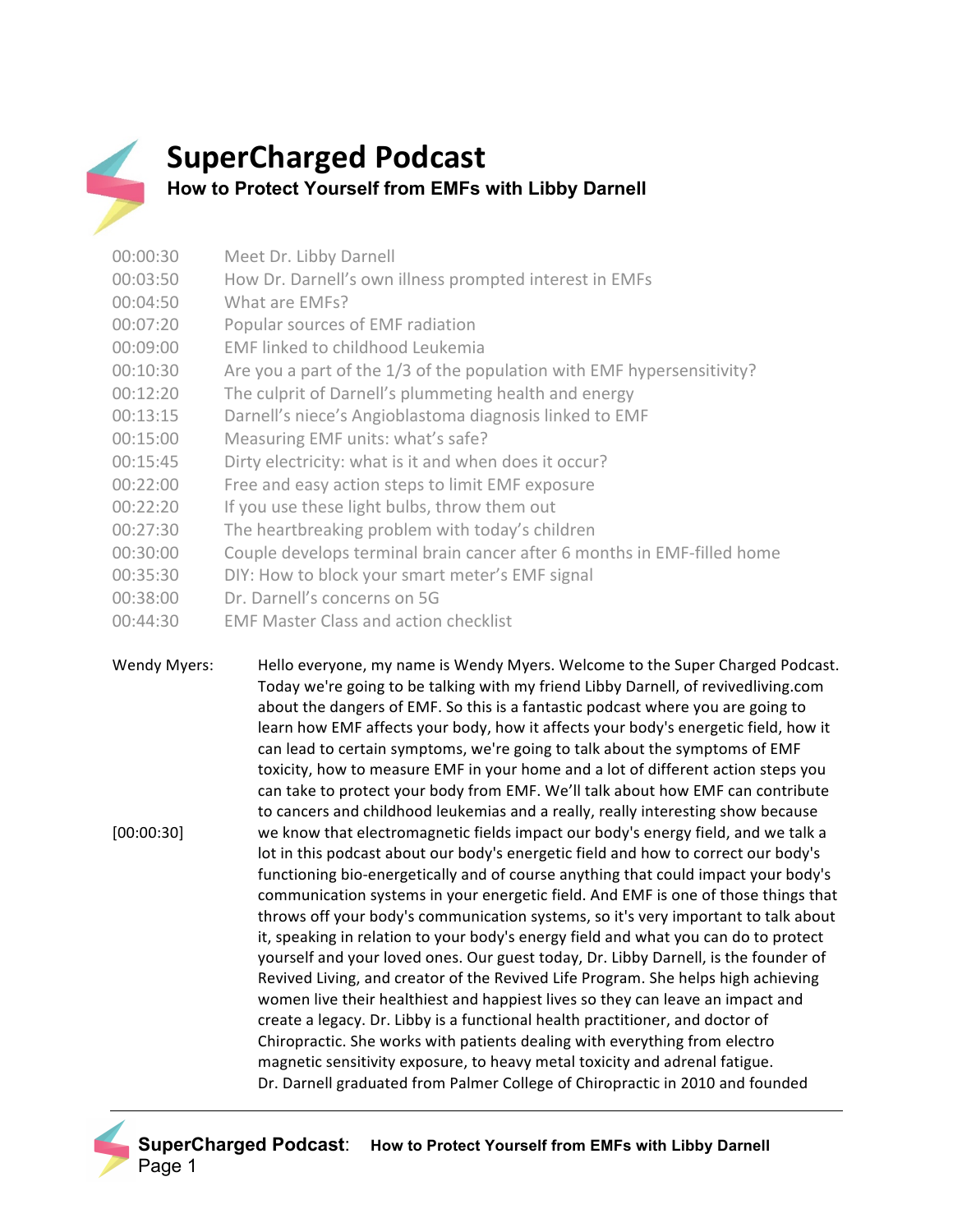Planet Chiropractic and Health Solutions with her husband, Dr. Jeremy Darnell in West Dundee, Illinois. Dr. Darnell has written her own nutrition programs, taught hundreds of one-on-one workshops throughout the Chicago area on health and happiness and won Illinois Top Ten Chiropractor in 2016. After getting multiple referrals from her local coaching clients, Dr. Darnell created her online coaching university in order to help her transform her clients lives internationally. You can learn more about Dr. Libby Darnell at revivedliving.com and download her EMF action step guide at revivedliving.com/EMF. Wendy: Libby, thank you so much for coming on the show. Libby: Oh, thanks so much Wendy for having me. I'm excited to be talking to you again. Wendy: Why don't you tell the listeners a little bit about yourself, your background and how you got into the health field? Libby: [00:03:50] Oh yeah, absolutely, so I am by trade a chiropractor. I've been adjusted since I was 2 weeks old. I've had this kind of amazing health life and then, when I got to college, I looked around and like all of my girlfriends were on medications and had issues. I thought, " Oh," I finally kind of connected the dots with preventative health care and taking care of yourself and not letting you just become a product of things around you. My husband and I are both chiropractors and we have an integrated health office in the Chicagoland area. I ended up getting into the topics of EMF specifically, so talking about electromagnetic frequencies because I got really sick. It spurred this health journey for myself to get better and then, kind of branched out from there. That's how I got into talking about EMFs because nobody wakes up one day and is like, "You know what I'm going to research? Electromagnetic frequencies." It's not something ... I'd rather research gluten-free foods for ... That's what I'd rather spend my time on, but this was just so cool when I got into it because so many people can benefit from it. I'm really excited that you're bringing this topic to your listeners. Wendy: Yeah and so, let's talk about what our EMFs, for anyone that may not really be super familiar with it. There are electromagnetic fields. What does that mean exactly? Libby: [00:04:50] Yeah, so they have different names, so I'm just going to kind of say them all because some people have different understandings or different backgrounds and areas. There's electromagnetic fields, there's electromagnetic frequencies, there's electromagnetic radiation. Some people talk about RF. Some people use the term EMF. Some people say electromagnetically hypersensitive, all of those things kind of encompass this topic today. If you've heard any of those that's what we're talking about and essentially, what these frequencies are, are frequencies that are dissimilar to our own body's frequencies. Wendy, you and I have a certain vibrational frequency. Everything that is living, plants, humans, everything since the dawn of time, we've always had this vibrational frequency. That's really how we've survived and then, a hundred years ago-ish that's when electrification was

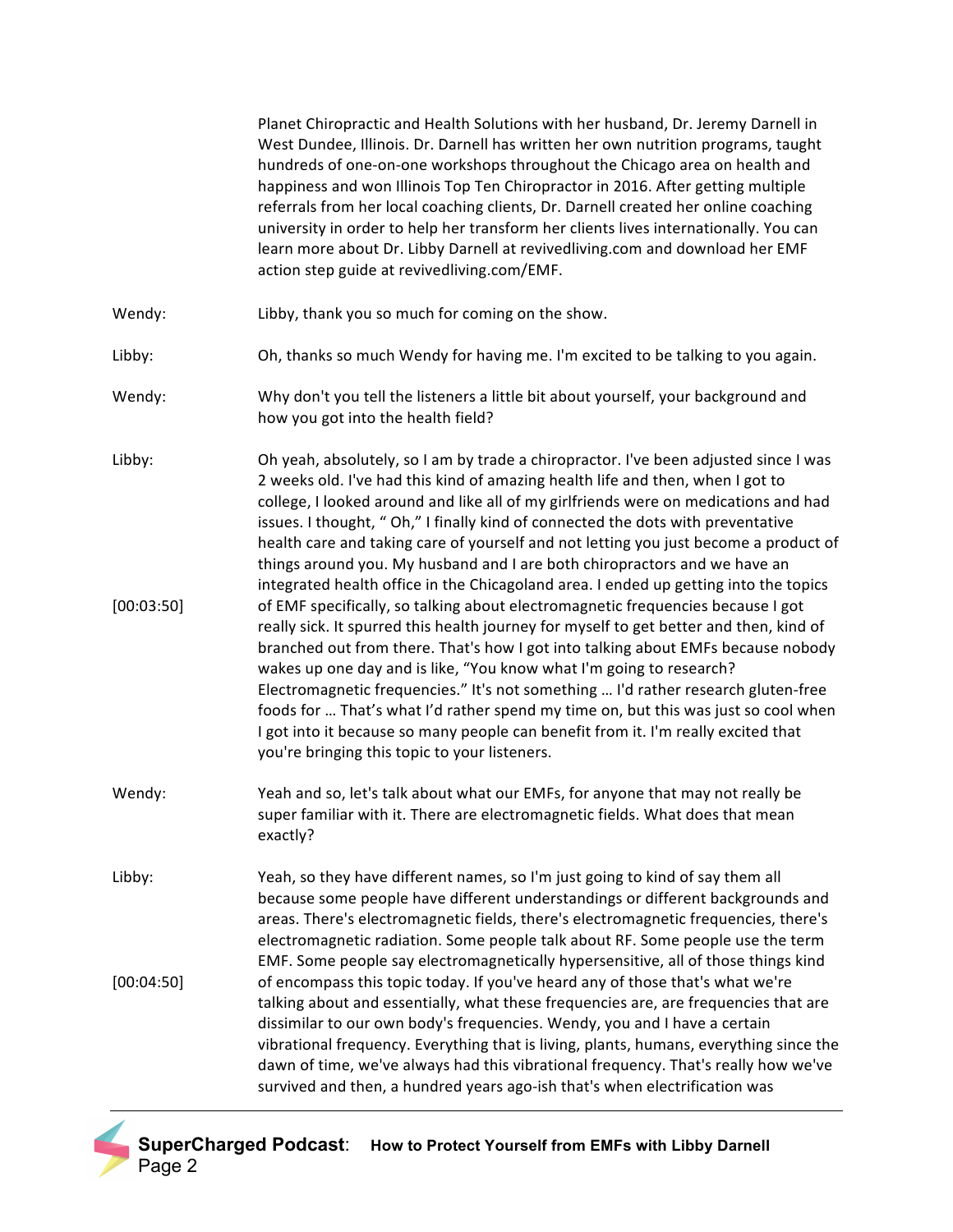introduced, meaning Thomas Edison figured the light bulb out. We started introducing wiring into our homes. Then that's when a lot of our health scenarios kind of started plummeting too. Now, there are other variables, but if anybody really wanted to dive into this topic that really does research electrification meaning, the introduction of electricity into urban areas and tracking that with childhood leukemia, it's been documented. There's a book called Dirty Electricity by Samuel Milham. It's a really easy, short read, but it's really great for people that want to kind of take another look into this field. I do link to it. I'm going to give all of your listeners a resource guide and I do link to that if they want to know. Anybody who is listening to what Wendy and I talk about, you're listening, don't worry about writing anything down. We're going to get it all to you.

Wendy: Yeah, so there'll be transcript. You can read too.

Libby: [00:07:20] Oh yeah and so really our bodies that have this set vibrational frequency are now next to things that have a totally different frequency and it affects us. Because all of our cells vibrate at this level, it can have far-reaching consequences. It can affect everything from how your body responds to insulin, like there's a lot of research between being exposed to dirty electricity, which I'll get into what that is and your body being desensitized to insulin, meaning now you're diagnosed with diabetes and then, having mental health issues and having physical pain issues. It can have a lot of far-reaching consequences, but to kind of to just get started, think of our most common EMF sources. Typically that's going to be things that we might be utilizing right now, so like if you're listening to this on a cell phone, a cell phone as a form of electromagnetic frequency, an alternate frequency than your body. If you are using your Wi-Fi right now that's another form of electromagnetic frequency. If you are in an area that has dirty electricity, meaning excess energy in the wiring system of your home that's one form. Even your refrigerator motor, your deepfreeze motor, all of these things have an impact on us. A big key thing and I think one of the like most impactful that people can do immediately after listening to this is to swap out your light bulbs because that's actually an exposure. We'll get into all of that stuff, but there's all these kind of sources and at the end of the day, just to kind of cut to the chase for those people listening, it's not about being perfect. I'm in Chicago, there's no way to live in a city and not have some level of exposure. Our job as practitioners, as parents, as healthy individuals is to simply say, "Okay, this is what I can control and just concentrate on controlling that." That's really all we can do. We've got to let the rest of everything else go because like we all talk about, you have to be cognizant of your nutrition. We've got to make sure that we're reducing our EMFs that we're reducing screen time with our kids. That kind of thing. There're so many variables when it comes to being healthy, we just want to give people some solid action steps that they can start today to get better.

Wendy: Yeah, sorry, were you going to say something?

Libby: No, go for it.

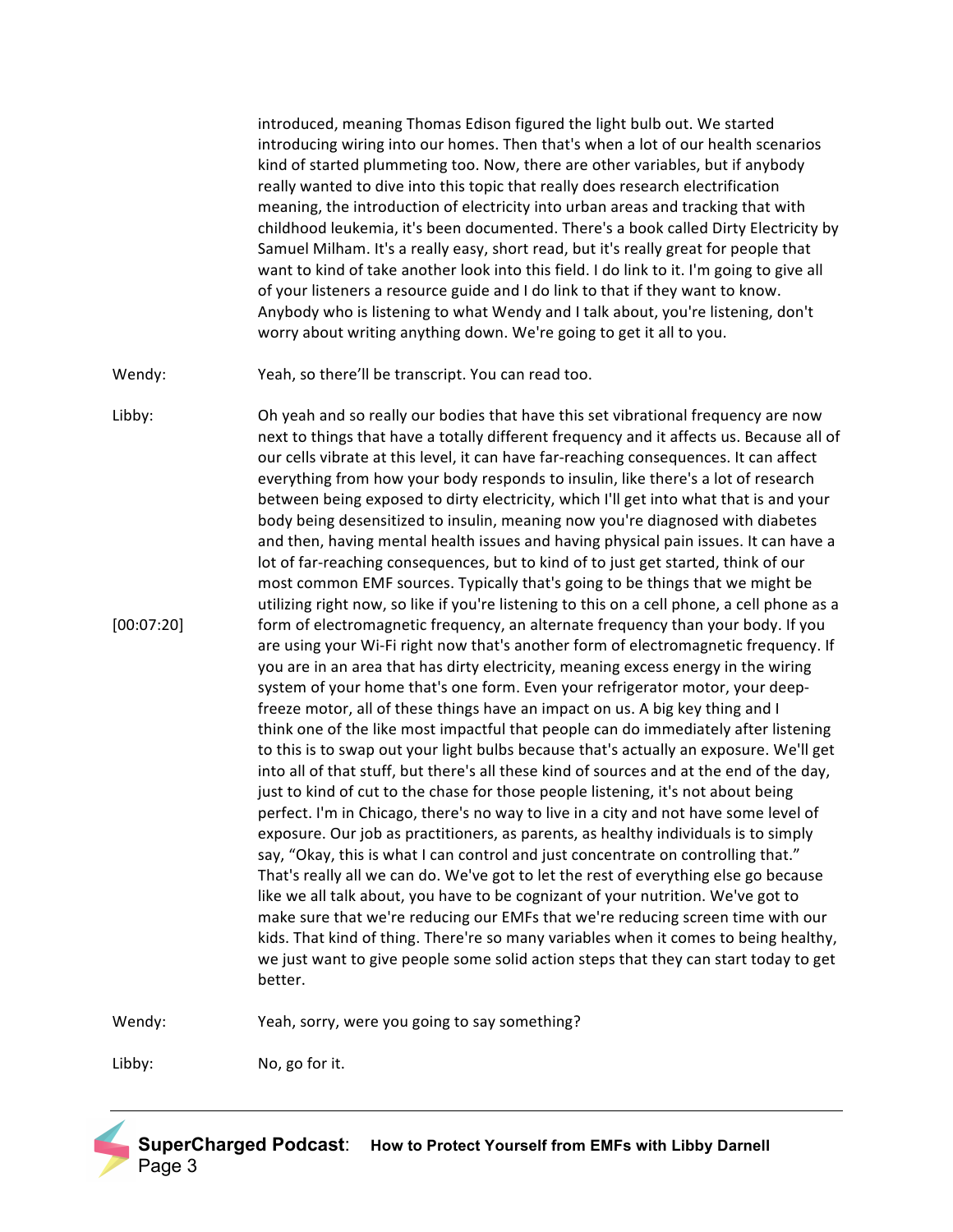Wendy: [00:09:00] Okay, great. Let's talk a little bit about how EMFs affect our bodies. You had mentioned that with the introduction of electricity that childhood leukemia rates have increased. We also see that in the literature, where if you have high exposure to EMF that children can develop leukemia. Can you talk a little about that and the negative health consequences and symptoms people can have if they're sensitive to EMFs or just too overexposed?

Libby: [00:10:30] Absolutely, so what the research tells us is from a cellular level, if everybody thinks back to high school biology, you've got your electrons, your protons, your neutrons and they'll spin around the atoms of our cells. We've got things called photons and what those do is they just organize everything in our bodies in a sense of space and time. I think of them as the conductor of our body symphony. They're very much influenced by alternate frequencies. What happens is let's say that you temporarily pick up your cell phone and you're talking on it and we're adults in this scenario. We're talking on our cell phone. That is actually going to impact those photons in our cells and again, there's a research backing that up. However, our bodies are designed to heal. If it's a short-term exposure, it kind of throws that orchestra off temporarily. Then, our body kicks in, heals and we move on with life, but now that's not our only exposure. It's not like we're temporarily talking on our cell phone. We're temporarily talking on our cell phone while being exposed to our Wi-Fi next to dirty electricity, talking on our Bluetooth and the list goes on. Again that's where the symptoms can really vary, depending on your exposure levels. For whatever reason, science has also told us that about a third of the population is going to be really sensitive, meaning manifest symptoms to this topic. Just because you don't have symptoms, doesn't mean it's not affecting you on a cellular level. I always tell people, "Just because you know you're not hypersensitive to it, doesn't mean that it's not impacting you." I'm going to kind of give a couple of examples. For me, when I got sick, I work 12 hours a day, love what I do, love taking care of people. I got a device called a BioMeridian. The BioMeridian device itself is a noninvasive way of checking for food sensitivities and chemical sensitivities and it can help you develop supplement regimens and food and nutrition guidelines. It's a great device, I love it. However, for me, being the tester, being the one that's testing everyone on that device, I was doing it for hours and hours and hours every day. My symptoms started with just extreme fatigue. I would get up sluggishly and I was a morning person, I like my feet at the ground, I'm up before my alarm. I'm happy, one of those kind of obnoxious people. What happened I just totally [00:12:20] changed, so the fatigue set in and then, I just noticed I couldn't articulate the words I was thinking anymore. I felt like I was an intelligent person and literally, I could think of the words and they just would not come out of my mouth. I could look at a person, almost feel like, "How am I supposed to be taking care of people at this point?" Then, I kind of cascaded to where if I wasn't at work, I was in bed, didn't matter if I had eaten. When I was sleeping, it was just horrific. At one point, the worst that it ever got, I turned to my husband and I said, "I'm pretty sure I'm going to start hearing voices." I started calling everybody I knew, trying to figure out what was going on. Finally, somebody's like, "What's the one thing that has changed that's happened overnight, what's the one thing that has changed?" I was like, "Oh yeah, I got that BioMeridian." It was like the light bulbs went on ding, ding, ding,

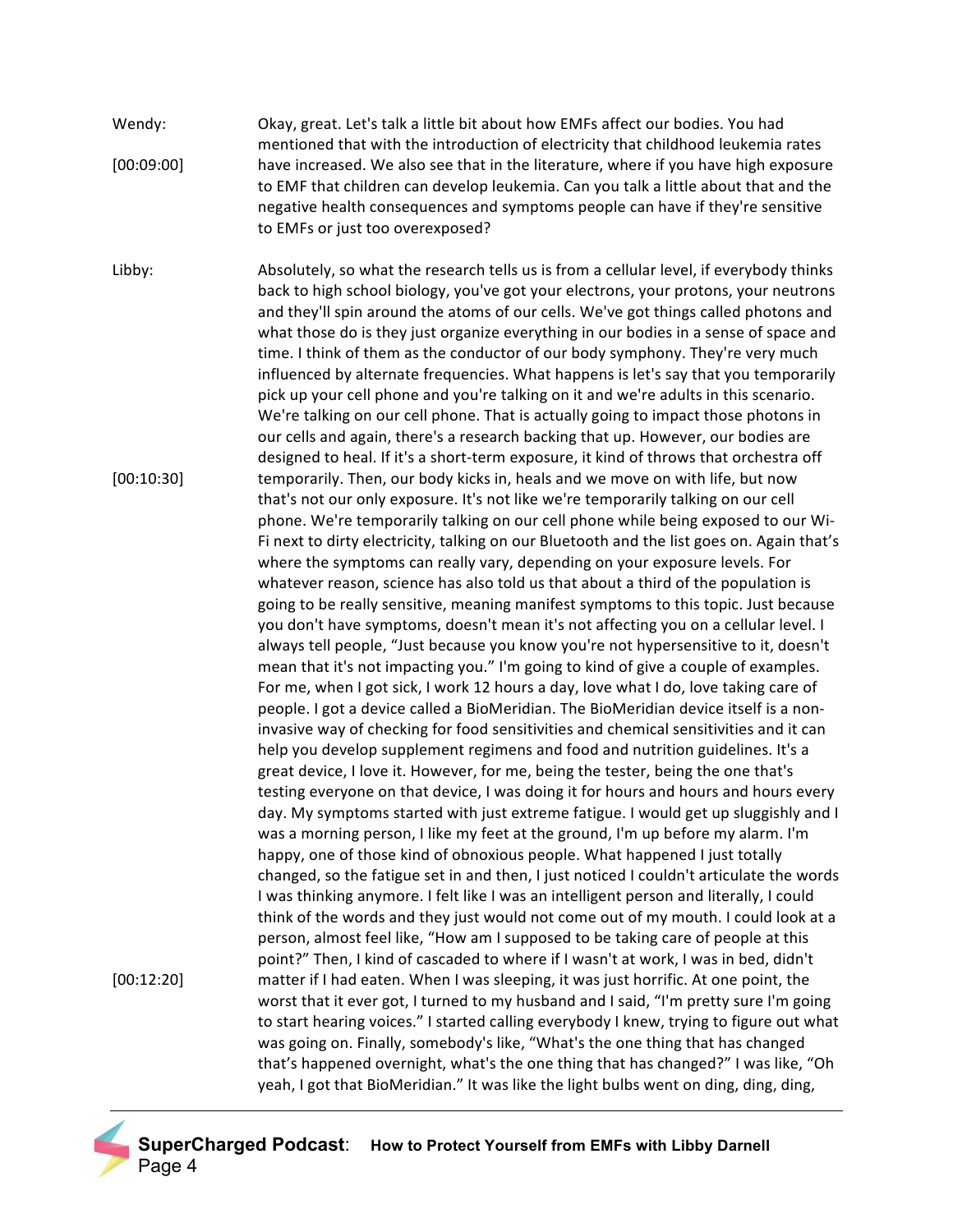ding, ding. I realized, "Okay that was the culprit." At that point, I started investing [00:13:15] money and time into learning how to get well. I've got my life back within a couple of months just in that learning process, but that's why I talk about this now. Then, I have a niece. Her name is Kiana and at the age of seven, this happened actually just like a year after I got my health back, she was diagnosed with anglioblastoma. She was given a very short period of time to live.

- Wendy: Oh.
- Libby: My husband and I and her family, we picked her up, expedited a passport and went to Spain and did everything that we could to try to figure out okay what caused this. A lot of the talk around cancer, so for her, it's a tumor in her brain stem, so it's inoperable. Really, there's no conventional medical options given at that point. For us, it was, "Okay, what caused this?" There's always a cause. If the cancer is in the body, it doesn't just happen, there's got to be a cause and that was our goal, figure out what it was. Dr. Raymond Hilu is the doctor that we saw there and he does a live blood cell analysis. He tested all of us and when we put her blood up on the big screen for us to see, instead of seeing, you can kind of picture in your head red blood cells freely floating through. Well, they were all clumped together, so it was almost like her blood was coagulated. The membranes of her cells were transparent. You can even see a membrane. Everything was kind of freely floating. He immediately said, "She is EMF sensitive and she's had some horrific exposure." We also saw mercury freely floating through her blood stream. What we did right [00:15:00] away was we called Dave Stetzer, who is an electrical engineer in Wisconsin. We had her home tested. We had her school tested and I've got charts and kind of all of this stuff kind of showing, people if they want to see a visual representation of what those tests look like, I've got those on my website, which is revivedliving.com. You can actually see all of that but just to kind of give you a frame of reference, under 2,000 units, when you're testing someone's home is going to be considered biologically safe. What we're testing for in that scenario is dirty electricity, so under 2,000 units is safe. Her bedroom and it was the only room in the house that tested this high, even remotely this high was at 42,000. Her classroom was at 60,000.
- Wendy: Do you know what was causing that?
- Libby: [00:15:45] It was the dirty electricity in her home, which to kind of jump to that topic because it's something that's so easy to fix. Dirty electricity happens when energy comes from our grid system, so we've got our substations that are power houses and energy comes from the grid system and travels through wires, gets to your home and powers your home. Then, in theory that same amount of energy powers your home and then, it travels back, but because we were on what's called the Y system, some of the countries, they run on a delta system. It's different, it's a closed-loop system. Ours is not. What happens is that energy comes from the grid, goes to our house and instead of having a thick enough neutral wire for that energy to go back to the grid system, it comes out in an excess form, where it's actually, you can measure it. There's devices that you use to measure this. You can measure it coming out of the wiring in your home. For her, she has all of this different wiring

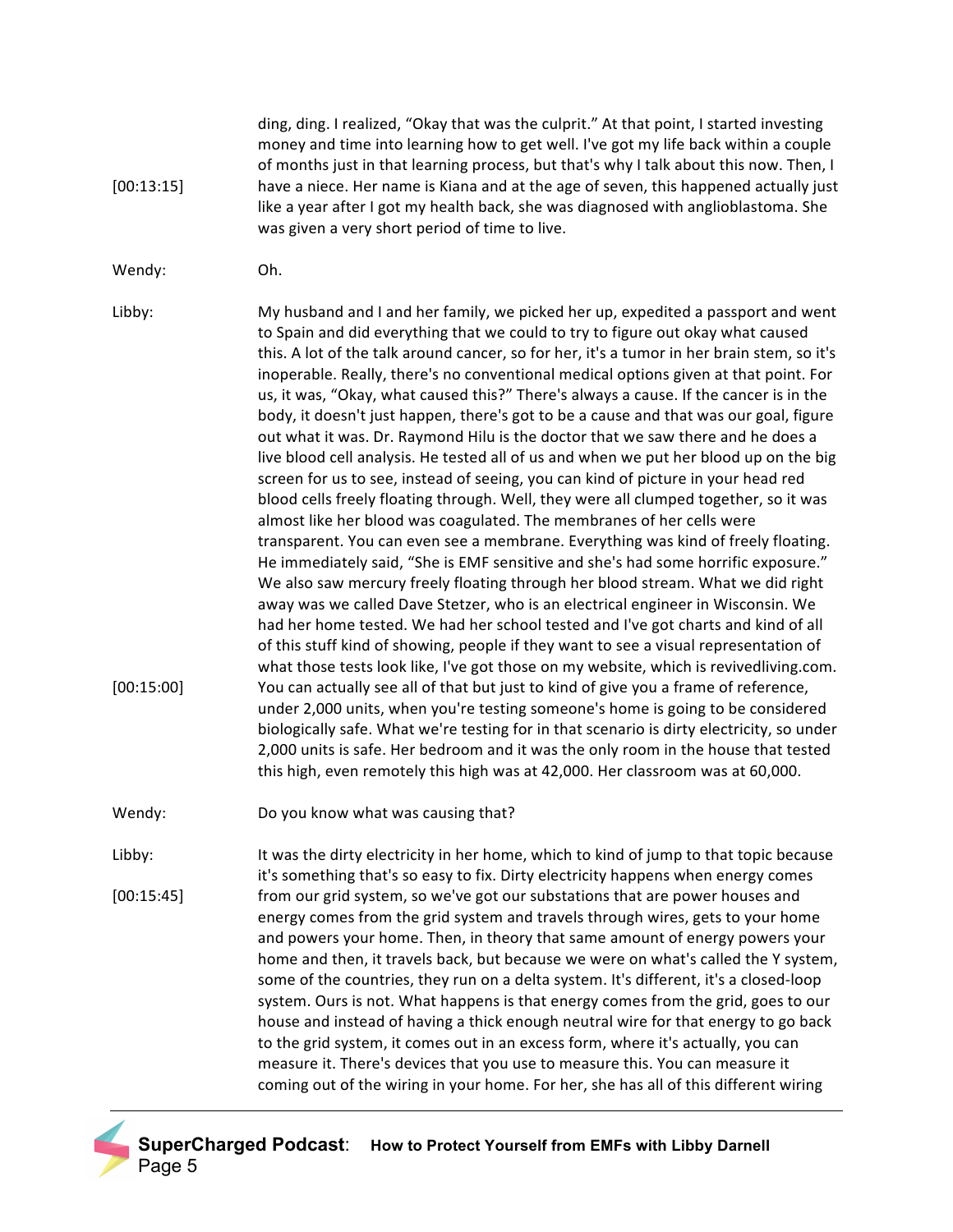for different devices in their home. It was a hot spot right in her bedroom. That's one of the big things that if I could ask people to do, especially if you have kids because they're so impacted by this is get a meter. It's \$100, you can test your outlets and see how bad that scenario is for you. Then, it's really simple. You just plug in a filter and it takes away all that excess. Now, energy is lazy. It will go back to the grid system in the most efficient manner, so because our neutral return wires are not thick enough to support the amount of energy returning to the grid, what we've done in this Y system is we've grounded along our poles that returned to the grid, we've actually put a grounding rod, so now the energy travels through the ground to get back to the grid station.

- Wendy: So it fries you when you're walking on the ground, trying to do grounding?
- Libby: Exactly.
- Wendy: Fries your dogs.
- Libby: It does and the way that this was discovered is because as soon as different power stations were installed, all of a sudden like dairy farms, their cows stopped producing milk or it was like a two third decrease in milk production and their fertility rates plummeted. That's actually how Dave Stetzer, an electrical engineer got into this topic because he was called in to figure out what is going on. They'd ruled out chemical exposure. They'd done all these testing on the health of their animals, but he could actually measure the current running up one cow's leg and down the other leg-
- Wendy: Oh wow.
- Libby: … that's coming from the ground current. It's a really simple fix. I'm sure one day I'm going to get into trouble for saying this, but if we just either just stuck a thicker neutral wire or just added an additional wire, this would not be a problem, but we don't. Because of that now we use filters to actually take care of that excess energy. That's what can make your home safe. For me, obviously, I stopped using the BioMeridian and I got filters installed. I had Dave come to my house. Obviously, he's an incredibly expensive person have come to your home to test your home. I work with people now that that's what they do for a living and they're a little bit more economically priced, but at that point, when you're that sick, you will throw however much money that you don't have a problem to get well. He came in and oh my gosh, he found all these different things going on and he was able to just simply plug in the needed amount of filters into outlets, where they were most needed. It was like overnight, I got the best night's sleep I've ever had. Of the people that I know that get them because I have my clients get them that's what I'm always told is, "My child slept through the night for the first time in forever." We think about what that means for our health because when we sleep that's when our nervous system is healing. It actually ramps up. That's when we heal and so to finally have your nervous system calm enough because it's not exposed to this stuff at night is just I think absolute miracle. Fast forward, when we're in Spain and

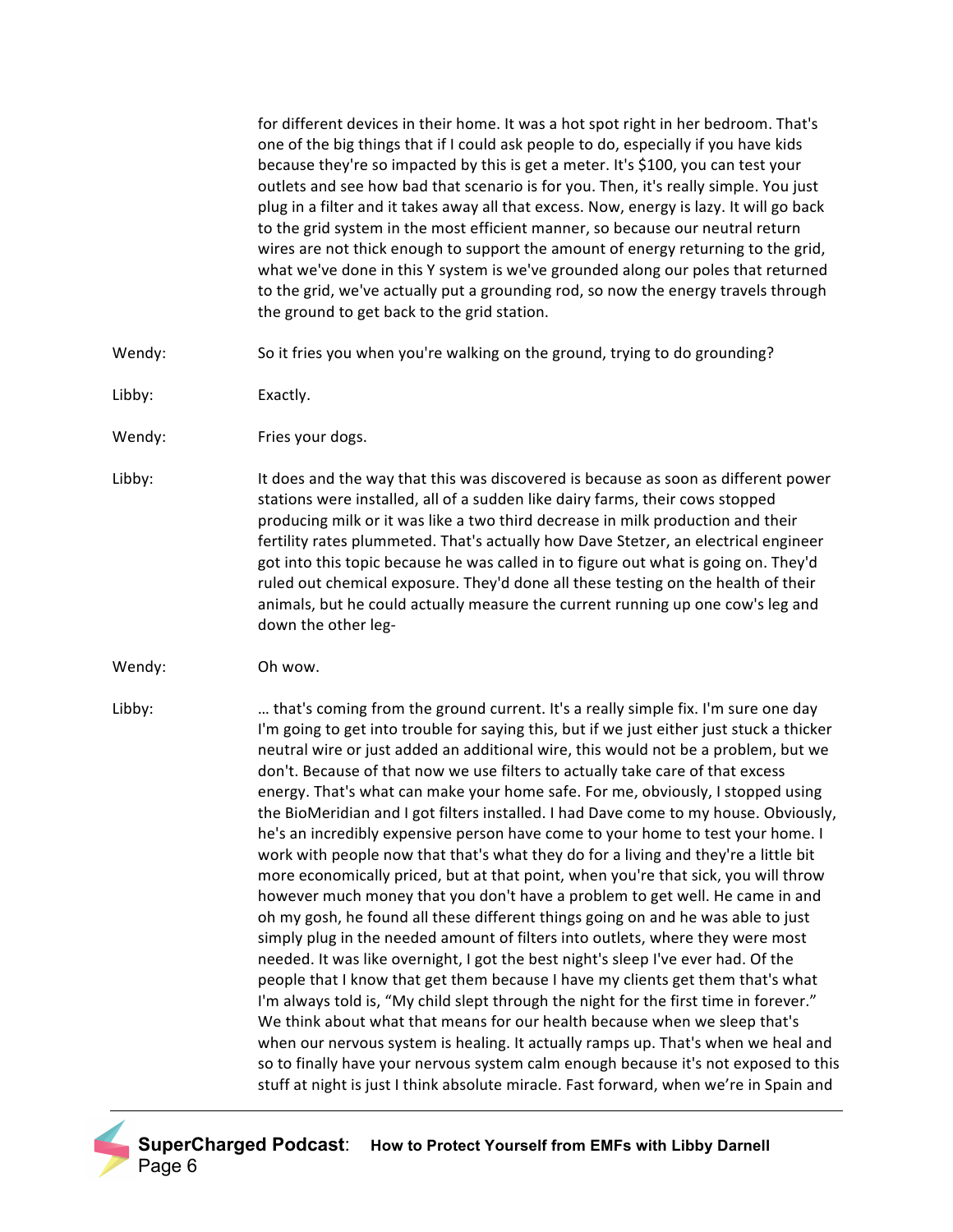we figured out that my niece had all these exposures. At that point, it was too far gone and she did end up ... Just two months after her diagnosis, she ended up passing away and that was probably ... Nobody should ever, ever have to lose a child to cancer ever, but now that's actually what her father does is he goes around testing homes and helping people remediated all the different sources in their homes because he's just like, "This can never happen again, this was preventable, we could have stopped this." I really love that from pain to purpose, he kind of rebounded and found a way to make it through because I can only think if I have a two-year-old son, I can't imagine that I would have dealt with that as well as he did. I think a really great action step for people just based off of my history is to get, it's called a Stetzerizer meter and on the resource guide that I know you're going to link to in your show notes, which is just revivedliving.com/emf, I've shot videos on how to actually use the meter, how to install filters, all that stuff just to make people's lives easy. I get these questions all day long, so my team and I just went, "Okay, let's shoot like a million videos on everything," so when people need help for things, you can just send them right there. I get a lot of questions. I've put an FAQ page up just to answer questions. I know a lot of people out there spend money on devices that are meant to help you and a lot of times, it can be a waste of money. I've tried to put up advice on the things that I know really helped me.

- Wendy: [00:22:00] Yeah and it's such a great resource that you've created. I signed up for it myself and there's so many, like a simple checklist of things to go through in your home and a lot of people have awareness about the dangers of EMF and maybe some sense that they're being affected by EMFs. I know my health was greatly affected by EMFs when I moved from a beach area to Central Los Angeles. I mean I was just really taken aback by the fatigue I was experiencing and there were health issues, but you've created this great resource to help educate people about this because a lot of people, they know it's a problem, but they don't really know what to do or what's the first thing to start with. It can be kind of a confusing.
- Libby: [00:22:20] I really appreciate that. Yes, I do have that action step there and I'd love to go through some like the really quick free things that people can do or like really inexpensive things people can do. First off, I mentioned light bulbs, so everybody kind of knows those swirly looking light bulbs. Those are called CFLs or compact fluorescent light bulbs, so those are the biggest offenders from an EMF perspective. Again, I've measured this via testing. I can actually measure the current running through my body when I raise my hand toward a CFL light bulb. Absolutely, first thing I would do is go through and unscrew all of those light bulbs, even if you live in the dark for a little while that's okay. Get those out of your house. There's some harm with other health aspects of CFLs anyway, but those are the biggest offenders, get those out. The best thing to substitute them with are going to be either the plain old Thomas Edison incandescent light bulbs, which when you're at Home Depot or Menards, you're just looking for incandescent bulbs. Then, a little bit less common, there's also halogen bulbs that are coming out now that are also zero offenders. Those two are the best case scenario. Then, LEDs are kind of in the middle. Now, LEDs, like if you simply just couldn't find the incandescent or the halogens, LEDs are going to be the second best. They just vary

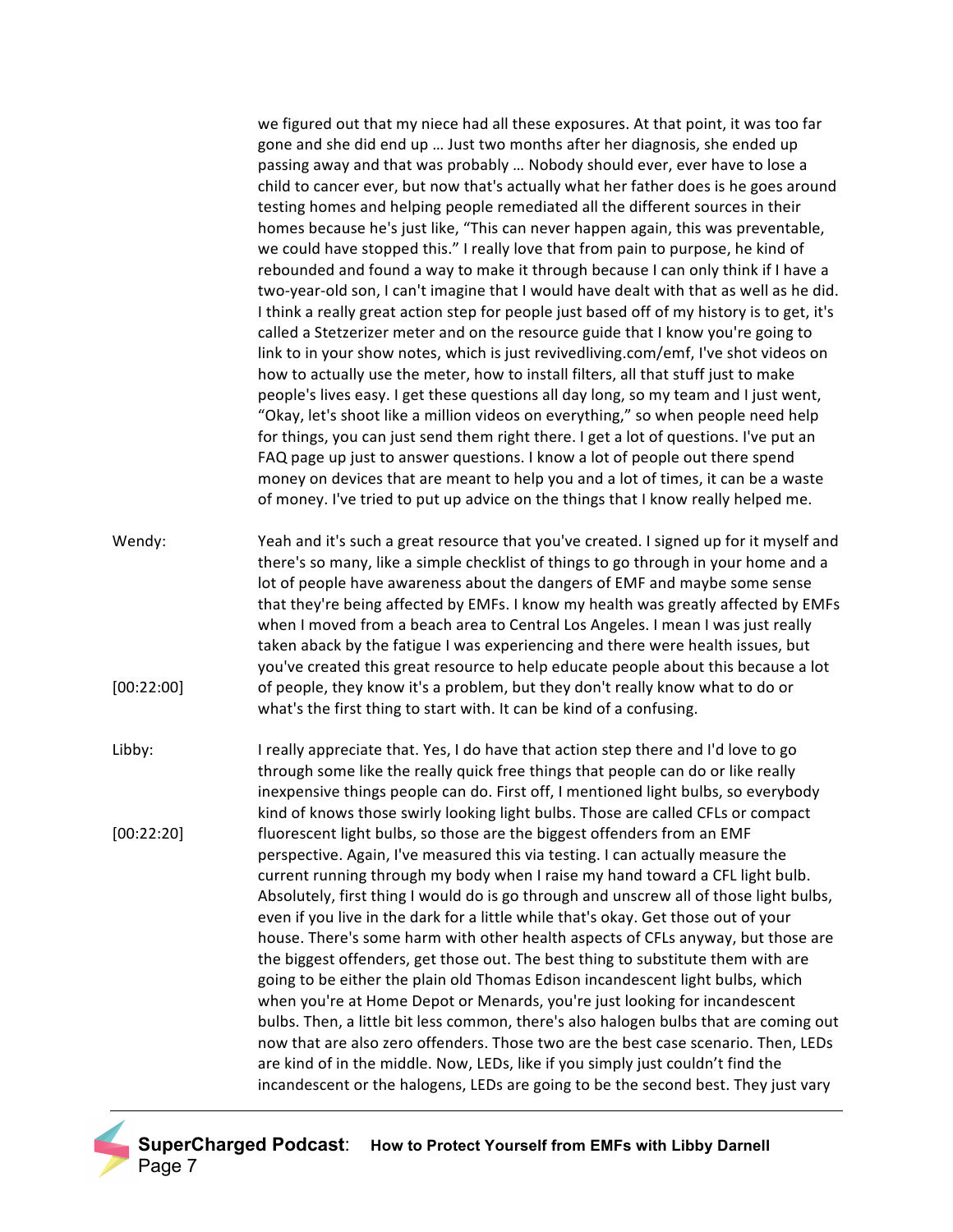by brand and even by the date manufactured when we've tested them. People will always contact me and say, "Okay, well I can't find those. What LED can I use?" Unfortunately, at this time, I can't speak to a specific brand because they just vary by the time they're manufactured but they're not going to be anywhere near as impactful as CFLs. That's an easy one that people can start right now. Another great thing is to keep your phone in airplane mode as much as possible, so let's say that you're just a standard iPhone user. You just swipe up from the bottom of your screen and you just click the little airplane and what that does is it stops the signaling from your phone. Essentially now, you've just got a really expensive calendar, you can play your games, but that's stopping all signals from your phone. When I'm at work and I know I'm not going to be talking or texting on my phone anyway, it's in airplane mode. If I ever need to have it in my bedroom for whatever reason, like if I'm listening to a downloaded podcast, then it's an airplane mode too. I download all my stuff on Audible if I'm listening to a book. You download it, you listen to it in airplane mode. You can use that as much as you possibly can. Now, if you're using cell data, so let's just take wireless, which is cell data. Cell data doesn't impact you as much as wireless. If you've got a plan that has unlimited data, try to use that as opposed to your wireless as much as possible just because it pings a cell phone tower every five minutes when it's not in use, whereas wireless is a constant signal from your phone, it's a continuous signal. I think it's most important for children because, well obviously science tells us it is when we view a small child with a cellphone up next to their head, it impacts them on thermography so much more, exponentially more so than it does adults. The whole screen time issue with kids is another topic, but keeping any screen time that they're allowed to have in airplane mode is absolutely ideal. Their little bodies are not meant to be around this stuff. Kids should always use their screen time in airplane mode. My son, again he's two, I actually try to use screen time. This weekend, we had a four and a half hour, just one way trip and I was like, "Okay, let's download some Netflix stuff and then you can watch it in airplane mode." No, of course, he was just totally disinterested in the whole idea the one time I'm actually going to allow him to have screen time, but you can definitely do things like that. He has this game and if we're in a public area and he's being a little mmhmm, then I've got games that he can play in airplane mode. It'll buy me like two whole minutes, which is something and so just kind of thinking about that. Another kind of a segue into another easy thing that you can do for your kids that do use gaming systems like a PlayStation or a Wii that's a short-term exposure. However, for whatever reason on testing, the Xbox is one of those offenders that constantly transmits the signal even when it's just plugged in, it's not even on. I actually tested this at my friend's house. Her son has an Xbox. I just plugged it in and I had him watch the meter as it pegged out the machine, meaning it maxed the machine out as far as it couldn't even read as high as a signal that Xbox was producing.

Wendy: I mean every teenager is sitting in front of one of those for hours. Male teenagers play I think on average 16 hours a week of Xbox and other kind of PlayStation type games, consoles.

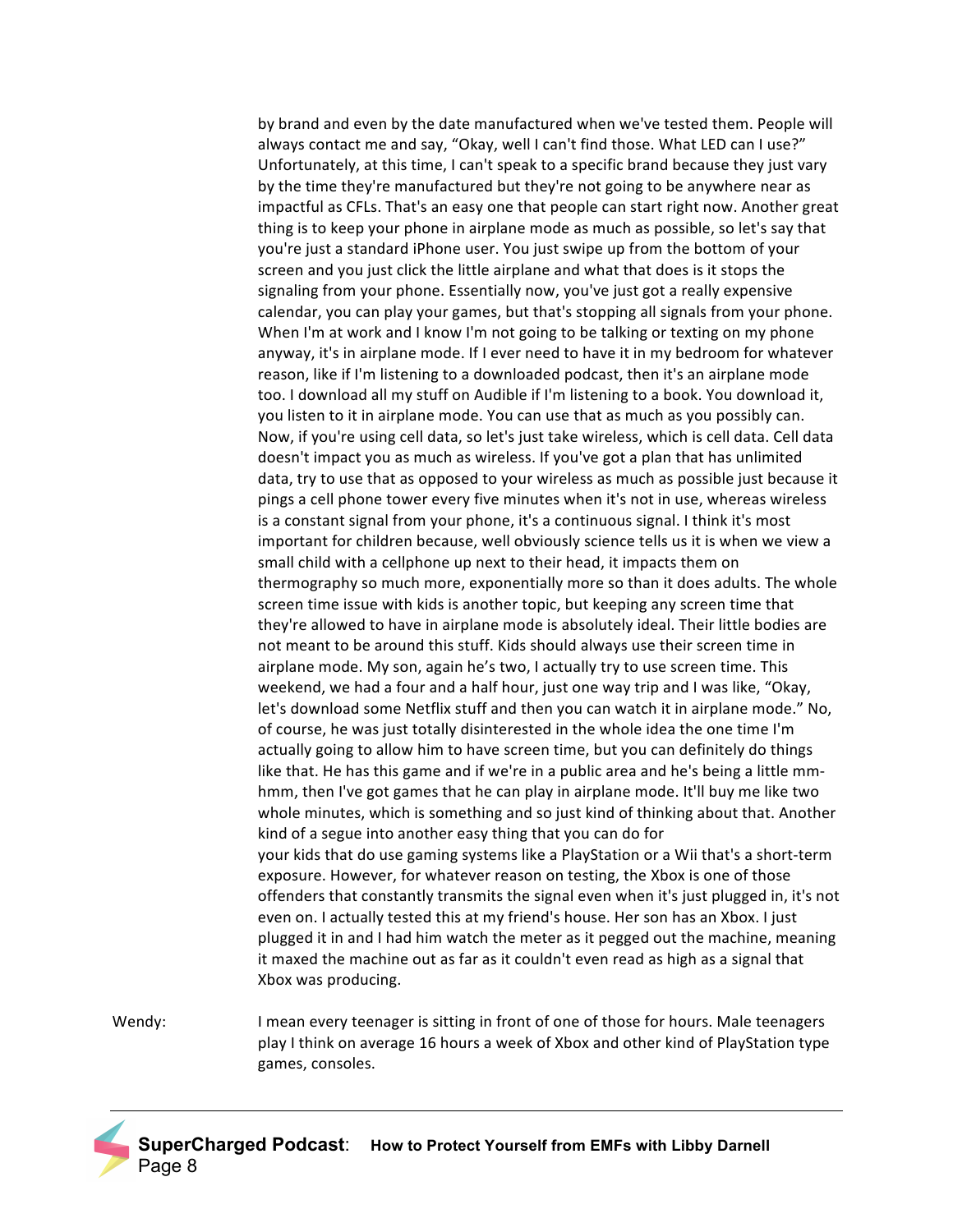| Libby:     | Then, let's think about that because, so we've got these kids who for the most part,<br>not our children because clearly Wendy, our children are perfect. Let's just say, the<br>average American child is eating standard American diet, which is pretty much<br>devoid of any real nutrition or very minimal nutrition. Then, they're exposed to all<br>this stuff. They're not given as much outdoor time as you and I had when we were<br>in school. Then, we wonder why they don't sit still well and our answer to that as a                                                                                                                                                                                                                                                                                                                                                                                                                                                                                                                                                                                          |
|------------|-----------------------------------------------------------------------------------------------------------------------------------------------------------------------------------------------------------------------------------------------------------------------------------------------------------------------------------------------------------------------------------------------------------------------------------------------------------------------------------------------------------------------------------------------------------------------------------------------------------------------------------------------------------------------------------------------------------------------------------------------------------------------------------------------------------------------------------------------------------------------------------------------------------------------------------------------------------------------------------------------------------------------------------------------------------------------------------------------------------------------------|
| [00:27:30] | society isn't to say, "Huh, maybe we should change something, it's to medicate<br>these kids." We force them to sit still and how silly is that that we've got all these<br>different exposures and now, we're going to medicate a child to sit still, it's really<br>heartbreaking. If parents are listening that have child in that scenario, what a great<br>thing is to say, "Okay, let me just start to clean up some nutrition and reduced<br>some exposures." Another easy thing that a parent in that scenario could do and all<br>parents really should if you have a spouse that's on board is to simply put your Wi-<br>Fi  If you're still using Wi-Fi, put that on a timer just like you do your Christmas<br>lights to where it shuts your Wi-Fi off at night. When everyone's sleeping and you<br>don't need it anyway, it's off all night long, so that you're eliminating eight hours of<br>exposure every day that you're in that house, which I think is such  It's just<br>awesome if you can do that. You'll notice the difference. People just feel better<br>when they're not exposed to that stuff. |
| Wendy:     | I had a question about that.                                                                                                                                                                                                                                                                                                                                                                                                                                                                                                                                                                                                                                                                                                                                                                                                                                                                                                                                                                                                                                                                                                |
| Libby:     | Yeah.                                                                                                                                                                                                                                                                                                                                                                                                                                                                                                                                                                                                                                                                                                                                                                                                                                                                                                                                                                                                                                                                                                                       |
| Wendy:     | Of course, I've considered doing that as well and then, put my meter on a timer,<br>but what about all your neighbors' meters, all your neighbors' smart meters and<br>maybe your whole house electrical system, the grid emitting constant dirty<br>electricity and like all the neighbors' Wi-Fi signals, what can be done about that?                                                                                                                                                                                                                                                                                                                                                                                                                                                                                                                                                                                                                                                                                                                                                                                    |
| Libby:     | Yeah, so right there, those are going to be like three different issues to address.<br>We've got the dirty electricity. We're getting in the filters to take care of the dirty<br>electricity part of things. Now, yeah, if you're in an apartment you can only take<br>care of what you're in charge of, but in a house, you're not exposed to your<br>neighbors' dirty electricity, just yours. You get filters in, dirty electricity gone. Now<br>meters, so we're talking about smart meters that's going to be another source of<br>dirty electricity and I'm really glad you brought that up because depending on the<br>location of the smart meter and depending on the frequency that the signal is<br>transmitted, it can literally take your life. I've had a colleague of mine, who was just                                                                                                                                                                                                                                                                                                                    |
| [00:30:00] | testing a house, where it was a man and a wife, they moved into this home and<br>within six months, both developed terminal brain cancer. They had their home<br>tested. They had a smart meter right behind the headboard of their bedroom.<br>Here's their headboard, it's on the wall, the external wall to that house and it was<br>transmitting a signal every 30 seconds. These signals, when you measure them with<br>meters that are designed to read these signals, it maxes them out. It can't even<br>read how much the signal is transmitted.                                                                                                                                                                                                                                                                                                                                                                                                                                                                                                                                                                   |
| Wendy:     | Well, some of them are sending a signal 25 miles out to reach the electrical                                                                                                                                                                                                                                                                                                                                                                                                                                                                                                                                                                                                                                                                                                                                                                                                                                                                                                                                                                                                                                                |

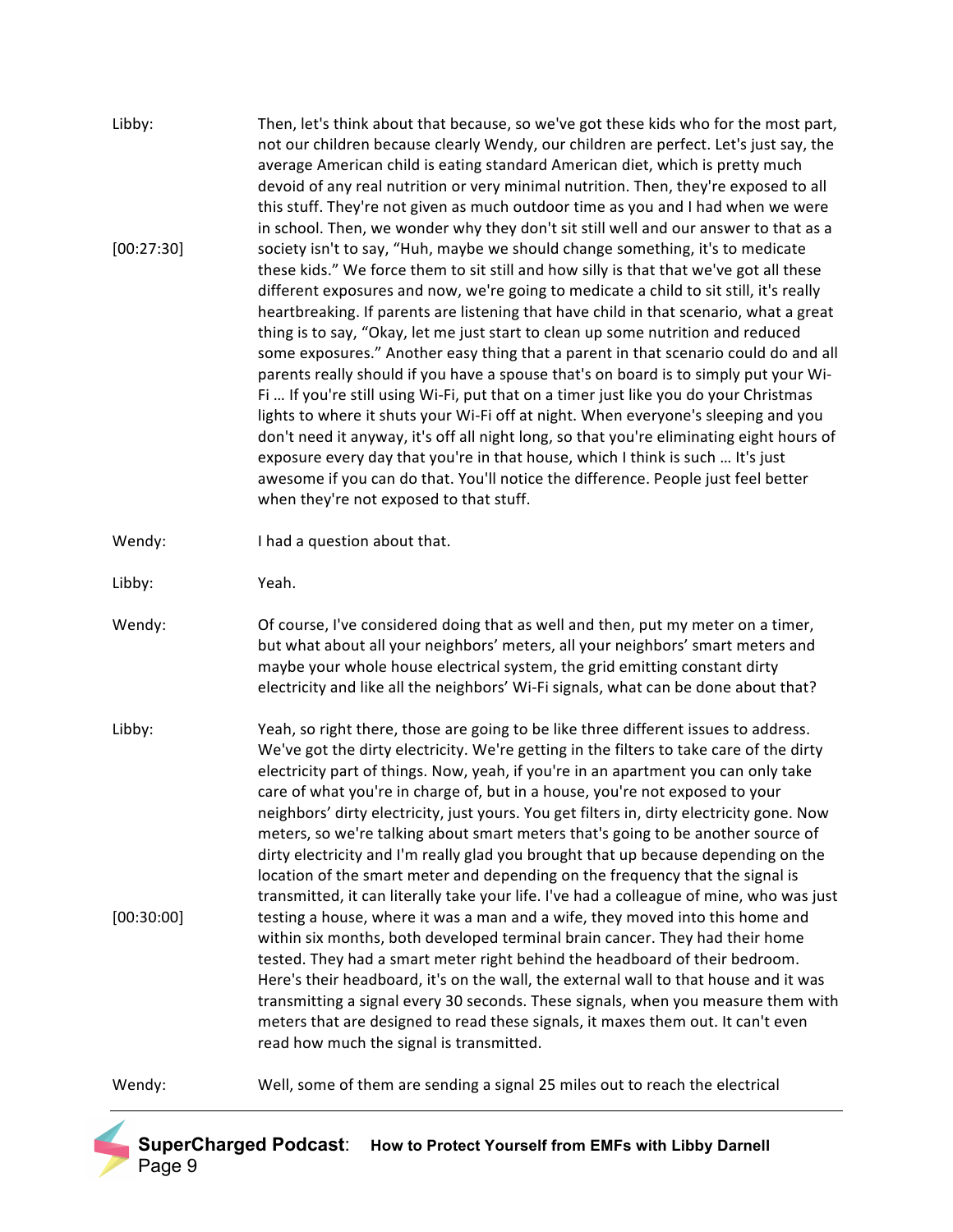company to tell you how much electricity have you used. I made a mistake of allowing that to happen. This is like, I forget how many years ago, I had no awareness whatsoever and I allowed the manual meter, a guy came to your house to read it to be replaced by a smart meter, a huge mistake.

- Libby: Oh yeah and so, we got a letter. For most people now, it's illegal to just go and just do it without telling you. We got a letter saying, "Hey, we're coming into your area, yay. We're upgrading you to a smart meter." I was like, "Yeah right, dare you." Of course, I call and I just say, "I'm opting out." That's my right and they said why and I said, "I would just like to opt out." That's where he left it because otherwise you could just-
- Wendy: I want to live, thank you.
- Libby: Yes, yeah, but if you get into a debate, these people are trained. The people that work for the energy system are trained on how to get over all of your objections and everything. I just said, "Hey, it's my right, I'd like to opt out." That was it, game over, done. Then, I posted a sign on my analog meter, saying, "Do not install with a public notice," I mean laminated signs on my normal meter. They still came to my house and my mom luckily ... My basement had flooded, so I called my parents and they came to visit. I was at work and they were helping me with my basement. They saw ComEd, my energy company walking onto the property and starting to install a meter and my mom's like-
- Wendy: Oh my God.
- 

Libby: … "No, no, no, no, she never would have agreed to this." Of course, then they checked their list. Even though they're standing in front of these signs, they check their list, they're like, "Oh yes, you are right, she did opt out, we'll be going on our way," like oh my gosh. I let our neighborhood know this is going on and everybody that I talked to, opted out because nobody was there when they were at work, they still installed smart meters, which is just absolutely crazy to me. Then, along those lines, I have a client who I'd been working with for years really happy, very healthy person, just very much into prevention. She one day came to me and said that she was suicidal. This was a happy, perky person who just said ... She had just become recently engaged. I mean there were all these reasons for her to be happy and she said, "I don't know what's going on, I'm totally crazy and suicidal." I said, "Can you just go home ..." Because I said, "What day did this start?" She told me the exact day this started, I mean it was like an overnight thing. I said, "Can you go home and see if there was a smart meter installed?" Of course, it was right by her bed. She was able to opt out of that which not everybody can and I'll speak to that in a second, but she was able to opt out of that and totally got her like her back. We think about that when we've got maybe children that start misbehaving or we've got grandparents that move into a home, where that's a big factor there and then, all of a sudden, things start to change with their health. Those are just other variables that nobody's talking about. If some of the listeners have smart meters and they are in a state, where you cannot opt out, there is shielding that you can

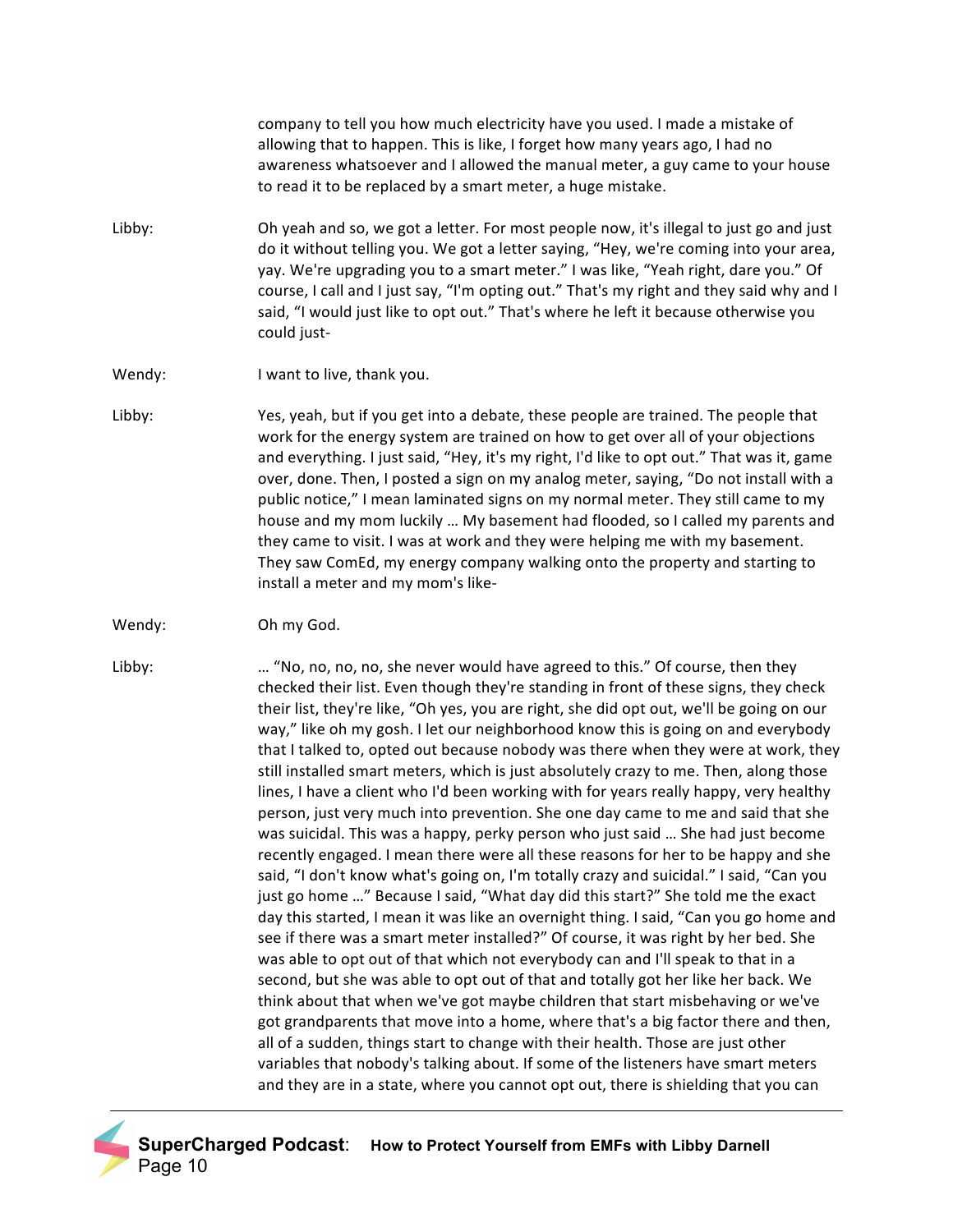| [00:35:30] | get to shield your smart meter. Now, the caveat to that is you own the house or the<br>apartment, you're renting the apartment, you own the space around your house.<br>You do not own that meter. That technically belongs to your energy company, so<br>you just can't touch it. You can do anything else, but it can't be touching your<br>meter. Anybody who's familiar with something called a Faraday Cage, which is just<br>a simple enter term for blocking the signal, you're kind of just building a cage<br>around your smart meter. There's specific material that's coming out that actually<br>Dave Stetzer is developing in Israel that is the perfect thickness and it will stop that<br>signal. As soon as that's available, I'll be linking to that on my website, but right<br>now, what you could do is go online. There's a lot of different sources if you just<br>googled, "Smart meters shielding." However, the most important thing is that it<br>doesn't just go right over the top of your meter, it's got to also go behind the meter<br>because if you picture a smart meter, which is simply looking at a digital meter<br>instead of an analog, which has those clock like little symbols on it, instead of the<br>digital print out. If you were to just stick a shield over the front of that it's going to<br>then take that signal and actually shove it into your house even more and magnify<br>that signal into your house. I really don't want you to get that one, but what I've<br>known that some people have done on their own and this sounds totally hillbilly<br>style, but it really does work is if you take 12 layers of tin foil, aluminum foil, yeah I<br>know and like wrap it around, you can line it right behind the meter. Then, wrap it<br>around the meter without touching the meter that actually does 100% stop the<br>signal. You can you can test this theory too because if you take enough layers of<br>aluminum foil and you rack your cell phone in it and somebody tries to call you that<br>signal won't go through. |
|------------|--------------------------------------------------------------------------------------------------------------------------------------------------------------------------------------------------------------------------------------------------------------------------------------------------------------------------------------------------------------------------------------------------------------------------------------------------------------------------------------------------------------------------------------------------------------------------------------------------------------------------------------------------------------------------------------------------------------------------------------------------------------------------------------------------------------------------------------------------------------------------------------------------------------------------------------------------------------------------------------------------------------------------------------------------------------------------------------------------------------------------------------------------------------------------------------------------------------------------------------------------------------------------------------------------------------------------------------------------------------------------------------------------------------------------------------------------------------------------------------------------------------------------------------------------------------------------------------------------------------------------------------------------------------------------------------------------------------------------------------------------------------------------------------------------------------------------------------------------------------------------------------------------------------------------------------------------------------------------------------------------------------------------------------------------------------------------------------------|
|            | People are always asking me like what's the best cell phone, like the best way to<br>make your cell phone safe, I'm like, "Wrap it in tin foil." Also, you can't use it.                                                                                                                                                                                                                                                                                                                                                                                                                                                                                                                                                                                                                                                                                                                                                                                                                                                                                                                                                                                                                                                                                                                                                                                                                                                                                                                                                                                                                                                                                                                                                                                                                                                                                                                                                                                                                                                                                                                   |
| Wendy:     | I've seen people on Facebook, "Oh look at this, the bed Faraday that I built," and<br>it's like yeah this wooden box surrounded with aluminum foil inside to protect<br>them.                                                                                                                                                                                                                                                                                                                                                                                                                                                                                                                                                                                                                                                                                                                                                                                                                                                                                                                                                                                                                                                                                                                                                                                                                                                                                                                                                                                                                                                                                                                                                                                                                                                                                                                                                                                                                                                                                                              |
| Libby:     | Thing is it totally works and again, when I was so sick, if somebody would have said,<br>"Hey do this," I would have done it and then, like lived my life in it. I haven't seen it,<br>but I guess there's in this show called Better Call Saul, whoever is seeing that there<br>is an electromagnetically hyper sensitive person in that show and he like lives in a<br>cave with like a tinfoil hat. I'm like, "Yeah, he's on point."                                                                                                                                                                                                                                                                                                                                                                                                                                                                                                                                                                                                                                                                                                                                                                                                                                                                                                                                                                                                                                                                                                                                                                                                                                                                                                                                                                                                                                                                                                                                                                                                                                                    |
| Wendy:     | His whole room is lined with tin foil.                                                                                                                                                                                                                                                                                                                                                                                                                                                                                                                                                                                                                                                                                                                                                                                                                                                                                                                                                                                                                                                                                                                                                                                                                                                                                                                                                                                                                                                                                                                                                                                                                                                                                                                                                                                                                                                                                                                                                                                                                                                     |
| Libby:     | Yeah and it works. I mean it is, it's a shield. What Dave Setzer is developing right<br>now in Israel is a material that comes with the appropriate amount of thickness and<br>it's easy to assemble, rather than like trying to again do it hillbilly style, but in a<br>pinch until that's out that's what I recommend that people do because it is, it is<br>really important especially for that meter is located anywhere near a living space. If<br>it's like by your laundry room that you're in very rarely, fine or another big key is to<br>call your energy company and just say, "Hey, how often is that signal transmitted?"                                                                                                                                                                                                                                                                                                                                                                                                                                                                                                                                                                                                                                                                                                                                                                                                                                                                                                                                                                                                                                                                                                                                                                                                                                                                                                                                                                                                                                                  |

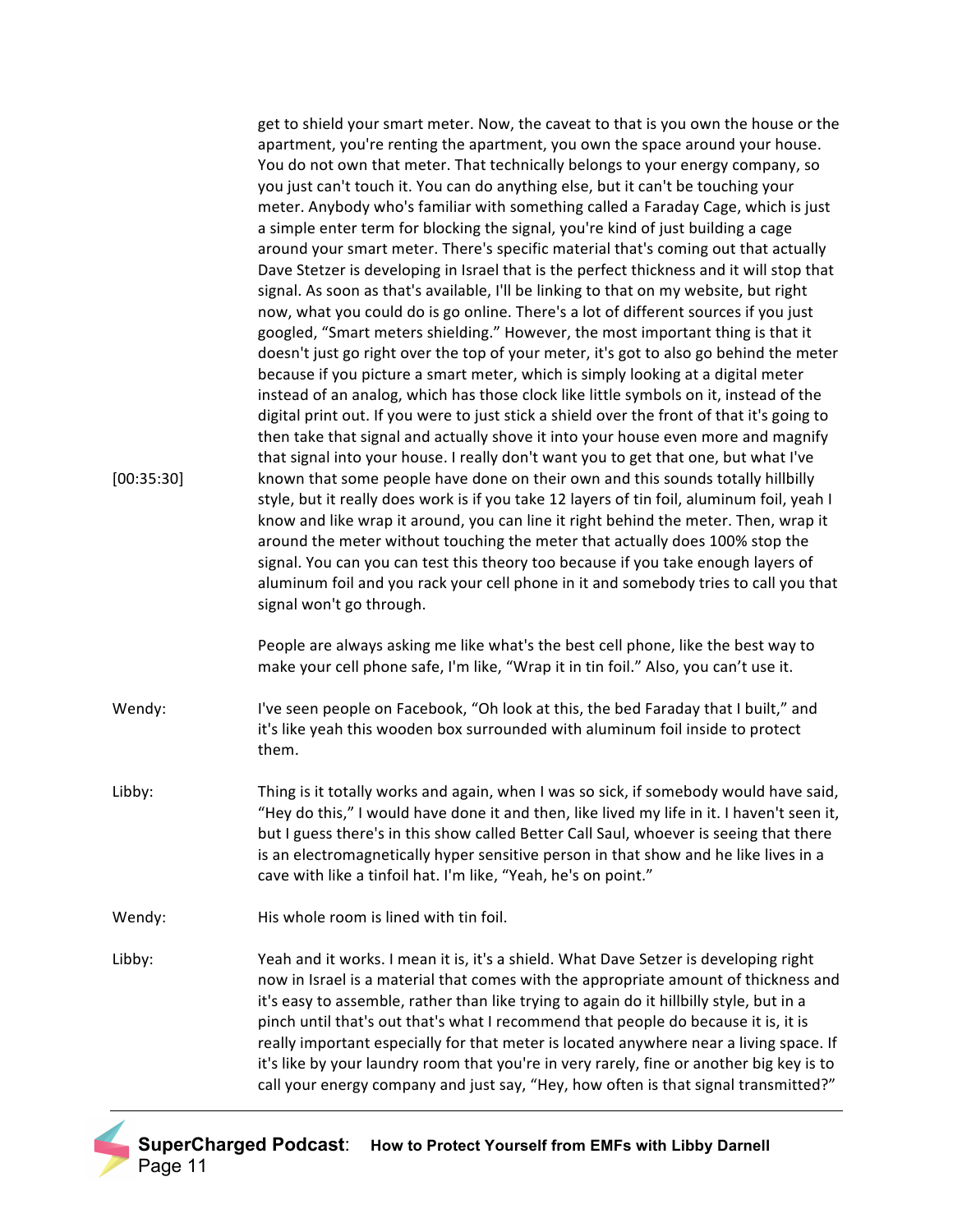If it's every 90 days or once a month, fine. You know what, I'd still hillbilly that thing, but I wouldn't worry about it too much, but if it's every 30 seconds, you've got to take some immediate action because it's just not worth the risk, so yeah. Those I think ...

Wendy: [00:38:00] Let's talk a little bit about 5G, so 5G is coming. Right now, we're on 4G and 5G is going to have much faster signals, much more faster downloads and better access to cell phone usage and that's what consumers want. I think they don't understand the price they're going to pay in their health for that convenience and for that use of their phone really fast. Let's talk about what 5G is and when it's going to be rolling out, maybe the fact that the government's not going to think about it, we're not going to be protected in any way with testing or anything prior to its rollout.

Libby: Really, the unfortunate part of all of this is we don't know how far-reaching this is going to impact our health. This at this point is a big social experiment. The thing with 5G is instead of having, like you see those big cell phone towers now, what they're installing are kind of like little ... You can think of them as many meters, but really frequently, so there's going to be a ton more of them. It's almost unavoidable and to a certain extent, it really will be as far as where you're living, they don't have to ask permission. Those things are just being installed. People that right now might not be affected or might not feel like they're really sensitive to this are going to notice an impact. We just don't know what's going to be happening until ... Probably a year from now, we'll see how much of an impact this has on our health. That's kind of the unfortunate part. There isn't any safety studies done. There probably won't be until things really hit the fan. One of the things I always talk about is our safety studies with technology in general are way behind the advances in technology. Here we've got 5G and then we've also got the new iPhone X that doesn't have ear bud, it has an adapter, but it doesn't have like the headphone inserts and so you're meant to use those little Bluetooth ear pieces, which of course, then you've got a Bluetooth signal transmitted right by your brain, which I'm not sure why anybody thought that that was a good idea. Again, they're not safety studies demonstrating that having Bluetooth right by your brain for hours a days is a good idea. Unfortunately, we just don't know and we're going to start finding out and we are the experiment. I can't speak to a specific about how it's going to impact us, but I know that we're going to see an uptick in a lot of pretty disastrous health scenarios. You can think of another example of that as being all these new cars nowadays are equipped with, it's a 4G mobile hotspot and like that's a big promotion is you've got this hotspot in your car, constantly transmitting a signal. I actually consider you one of the lucky ones, where you get in the car and a side of your face might go numb or all of a sudden, you get this extreme brain fog. That's your body's way of being like, "No, no, no." I call them the lucky ones because then they know, "Okay, you've got to call and turn that signal off." When we got a car that had that and had OnStar and everything and we said, "No, can you stop transmitting the signal." What they did is they just stopped our access to it, but with that signal, I actually took a high-frequency meter and I tested what the signal was going to my son's car seat, so my newborn at the time, his car seat, it again maxed out the device, which goes up to 2,000 units, biologically active for

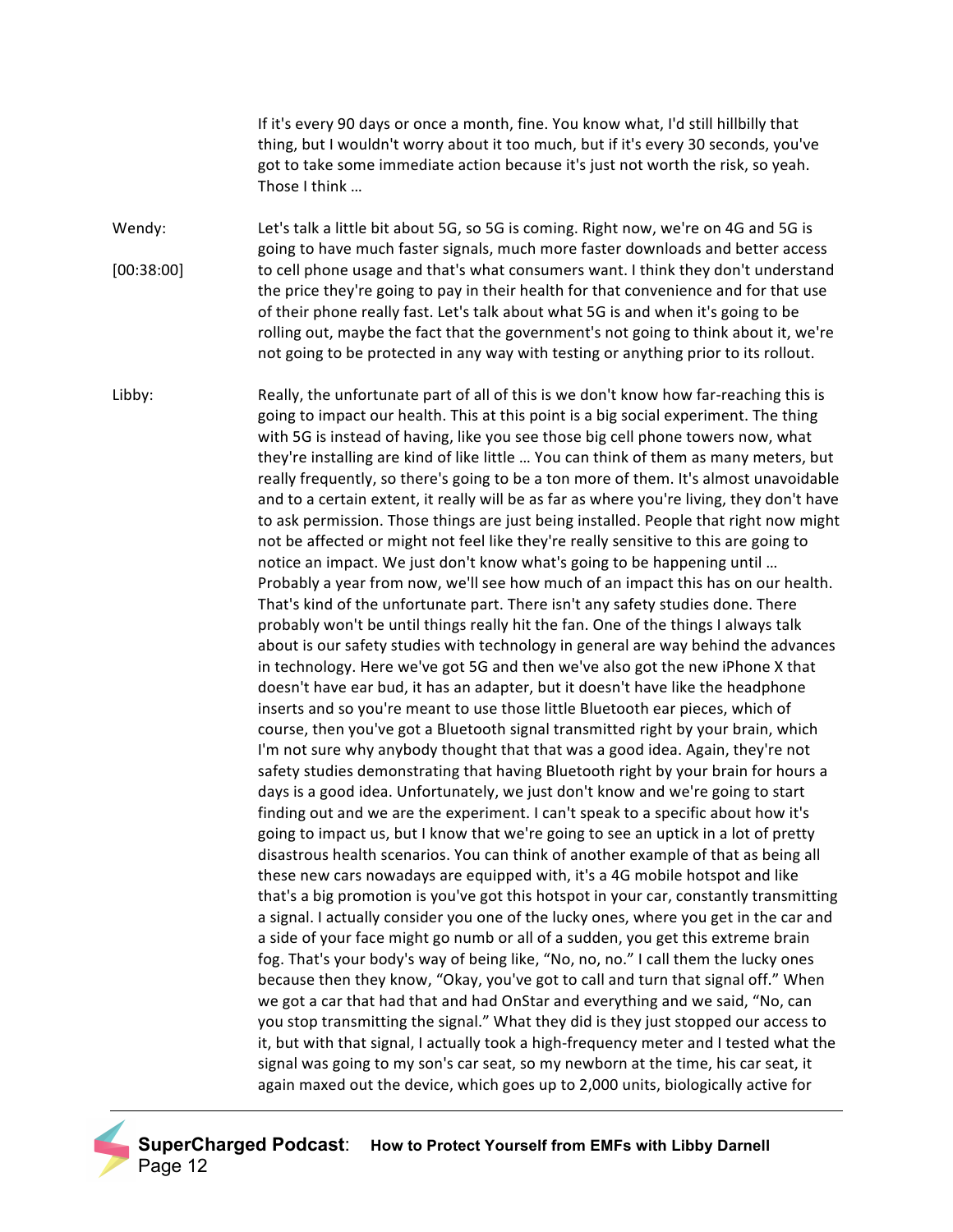that meter is 18 and it went up to 2,000. You just think about how that's going to impact your children. By all means, please if you've got one of those mobile hotspots in your car call and not only stop your access to it, but stop transmitting the signal. I remember when we called, they were like, "Why would you want to just stop? I mean it's off, you can't get it." I'm like, "No, stop the transmission of the signal." I could tell, but most people, they wouldn't feel it, but yet you don't feel it when your body develops cancer. You don't feel it when your body is developing diabetes. You don't feel that stuff.

Wendy: There's a lot of people that develop these really vague symptoms, they develop fatigue or brain fog or mild depression, there's these very low-level symptoms that then bring them in to their doctor and their doctor just wants to give them some sleeping pills or antidepressant medication because they have like pretty much zero awareness of EMF, the conventional medical doctors and even a lot of functional medical doctors really aren't aware of it or factoring that into their diagnosis. Then, there are people that are really, really, really ill, they're just doctor after doctor after doctor after doctor and really can't figure out what the root cause of their issues are, if they can find out what the issues are at all. This group of people can be dramatically sensitive to EMF and so if you fall in those categories or any kind of health issue, you want to be looking at EMF.

- Libby: a boolutely and people that also have other pre-existing health issues, like I've seen just in my practice alone, people that have maybe heavy metal toxicity or have Lyme disease or have parasite infections, which go undetected for years and years anyway, but those people, you also add in the EMF piece of the puzzle because we don't lose our health from one variable. Like with me, it was also the heavy metal side of things. We don't lose our health with one variable. That would be way too easy.
- Wendy: Yes, it can't be that easy.

Libby: It's these multiple factors. That would be an overnight fix, but it's like multiple factors that we've got to address and so if somebody's already dealing with the health issue that they know about and yet at the same time aren't getting well as much as they expected to, this is another thing to cross off the list. Again, you get that action step plan and you just start cross ... I would say print it out, put it on your fridge and cross one thing off at a time. Take it at your own pace because if you were to get to all of those and give yourself a few months to get to all of them, you would have saved your lifetime of exposure for you and your family. If you've got somebody in your family who's already dealing with a health challenge, well try to knock it out even faster or if you've got really small children, yes try to knock it out faster. If it's just you seemingly healthy adult, well then fine, yeah do it at a slower pace, but just start knocking it out one at a time. It's not about being perfect. It's about making progress. That's what we always say.

Wendy: Yes, it is and so you had developed a class about EMF, correct?